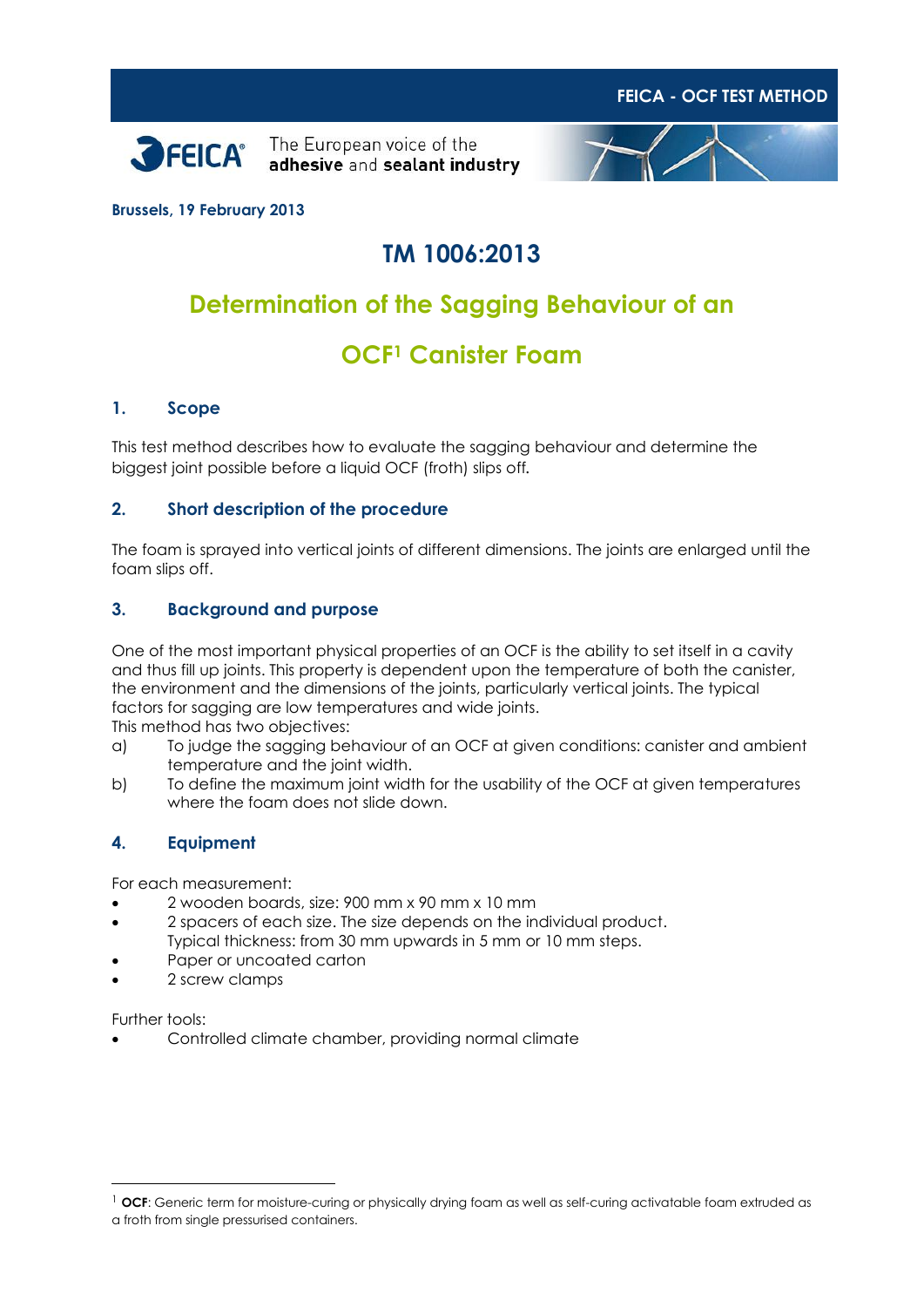### **5. Procedure**

#### **5.1 Preparation**

- a) Bring the test canister to the test temperature for at least 24 h
- b) Recommendation: In order to avoid overfilling and overexpansion of the foam, it is helpful to draw two orientation lines on the inner sides of both boards. The lines should be placed along the long side of the board, each distanced for 2 cm from the long edges.
- c) Prepare the joints with the spacers and panels and fix them with the clamps.
- d) **Sagging behaviour at given joint width**: Build a joint with the desired width with the boards and the spacers (see fig. 2).

**Evaluation of maximal joint width:** Build several joints beginning from the smallest width (typically 30 mm) up to the largest expected width in suitable steps like 5 mm or 10 mm.

e) Acclimatize the setup to the test climate for at least 24 h

#### **5.2 Experimental procedure**

- a) Shake the canister vigorously 20 times
- b) Discard the first 50 g of foam
- c) Fill the joint from the bottom to the top, but not completely (leave the last 5 cm at the top free in order to avoid bonding to the top surface). Spray without interruption until you reach the top.
- d) Avoid overexpansion of the cured foam and use the orientation lines, fill according to the manufacturer's instructions (typical: gun foam 70 - 80 %, straw foam 40 – 50 %of joint height)
- e) The initial filling should be as uniform as possible so that the foam surface is as straight as possible (in order to allow more precise measurement in subsequent steps). Dispensing speed should be about 50 g/min - 70 g/min for gun foam and about 150 g/min – 200 g/min for straw foam. At given conditions, if the flow rates cannot be achieved, lower rates can be accepted.
- f) Store the filled joints at the desired ambient test temperature for further 24 hours.

#### **5.3 Evaluation**

#### **After this time for each joint one can judge the behaviour of the foam as follows:**

Measuring points for obtaining this difference value should be at about  $5 \text{ cm}$  ( $d_{down}$ ) and about 70 cm (dup) from the bottom of the joint and  $d = (d_{down} - d_{up}) / 2$ .

a) No sagging.

The foam is still equally spread and set in the joint (d=<1)

b) Slight sagging.

The foam is still set in the joint but is somewhat sagged towards the bottom (for typical illustration see Fig. 4) (d=<3)

#### c) Strong sagging

The foam is not set equally in the joint. It has sagged partly

(d > 3 cm) or has flowed/sagged completely out of the joint.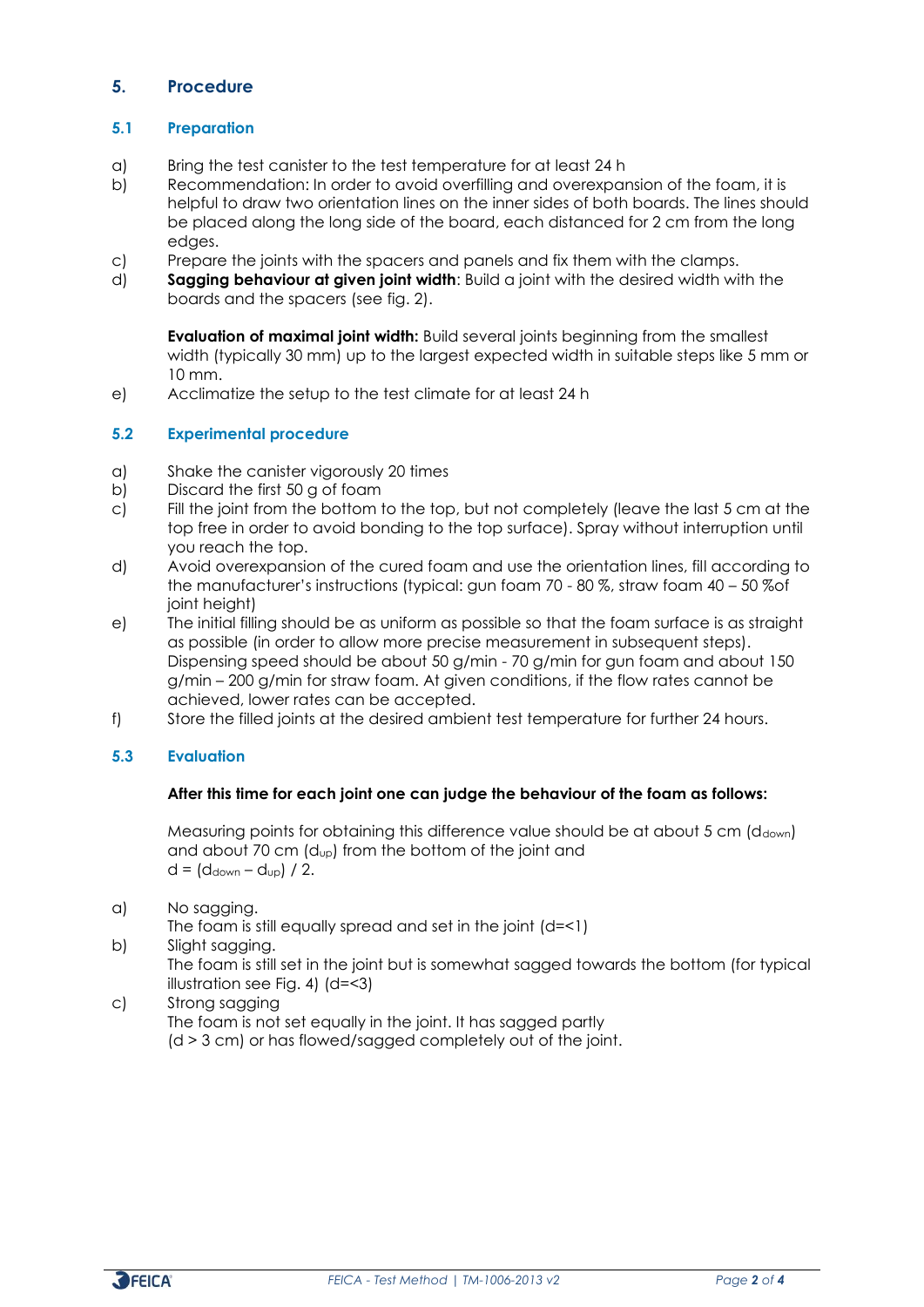



Figure 1: Marking lines at the boards Figure 2: Vertical joint for test (empty)





Figure 3: Filled joint Figure 4: Partly sagged foam

#### **6. Revision**

| Version | Date       | <b>Remarks</b>                                       |
|---------|------------|------------------------------------------------------|
|         | 09.03.2013 | Released at the OCF TTF meeting on 19 February 2013. |